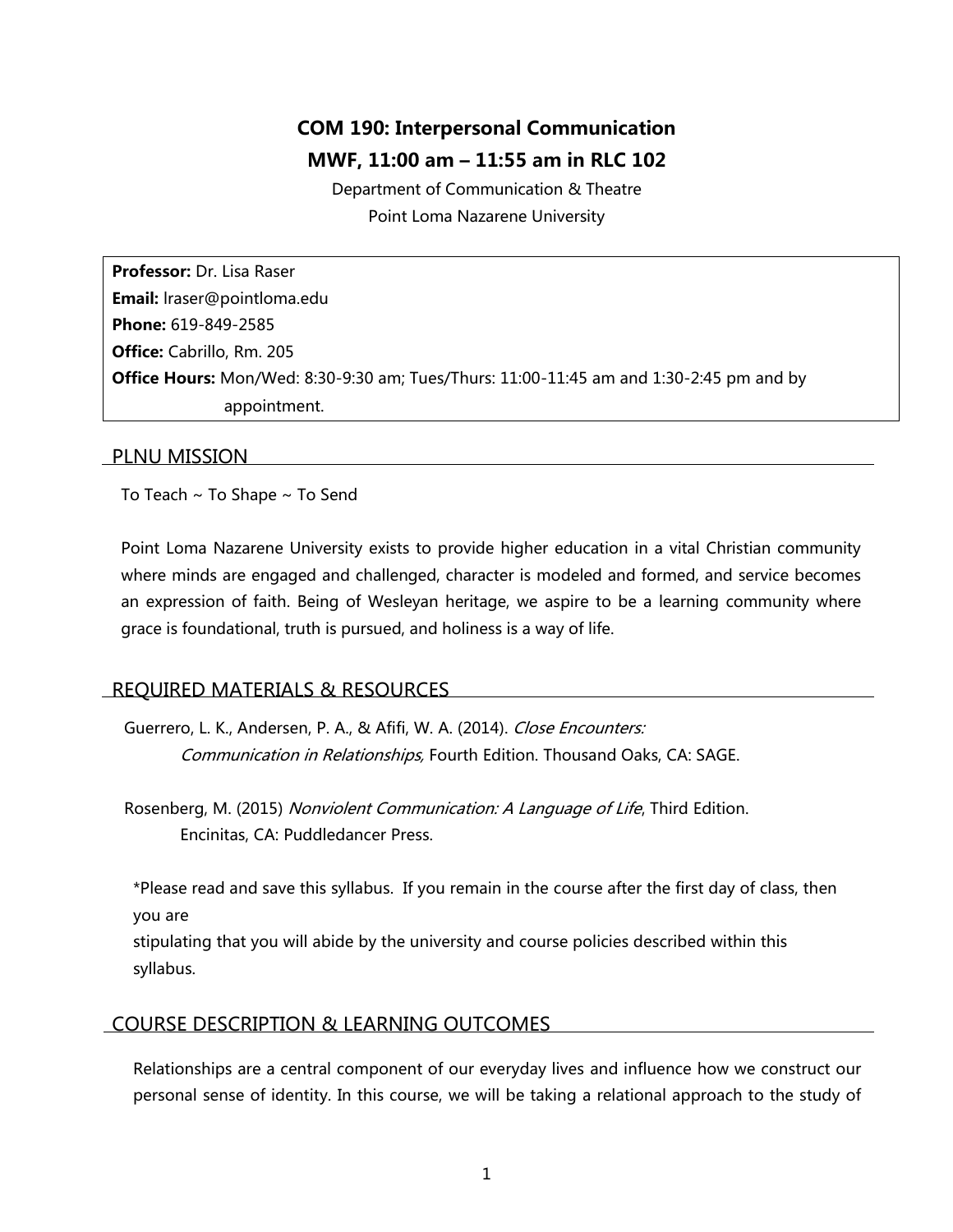interpersonal communication (communication between individuals) by focusing mainly on close relationships (family, friends, romantic partners). We will critique positive and negative communication patterns that we have observed in the media and past interactions and we will apply interpersonal theory and concepts to improve our communication within our own close relationships. In addition, we will be learning the language of Nonviolent Communication to implement into our daily interactions. Through NVC practice and reflection, we will cultivate a practice of empathetic communication to both self and others.

By the end of the course, students will be able to:

Explain theories and concepts of interpersonal communication and apply these concepts to personal

relationships.

- Identify the quiding principles of Nonviolent Communication and apply this communication process/language to your relationships, workplaces, and communities.
- Distinguish empathetic communication from other forms of non-empathetic communication and demonstrate empathic communication to both self and others.
- Evaluate the positive and negative effects of communication behaviors and their impact on close relationships.
- Self-reflect and asses your own communication behaviors in relationships through journaling and sharing in a supportive group environment.

# COURSE FORMAT AND POLICIES

**Support:** I am committed to helping every student attain their best possible education.

I AM HERE TO HELP! Please do not hesitate to ask questions, or ask for help, in or out of class. I will also be available if you would like me to review your work and give you feedback before it is turned in or presented. If you have any special needs that it would be helpful for me to be aware of, please do let me know.

**Attendance:** As members of a learning community, your presence is appreciated, and your absence is noticed. The class sessions are set up to help people learn from each other (through discussions, activities, etc.) and you are expected to attend each class session. Everyone has useful and insightful information to offer to the class. Participation is the core of this work, and to help keep track of that, I take attendance.

You are allowed three (3) excused or unexcused absences in the course of the semester without penalty. The only absences excused after that will be university approved absences (see section below). It is your choice how you use these absences and it is encouraged that you use them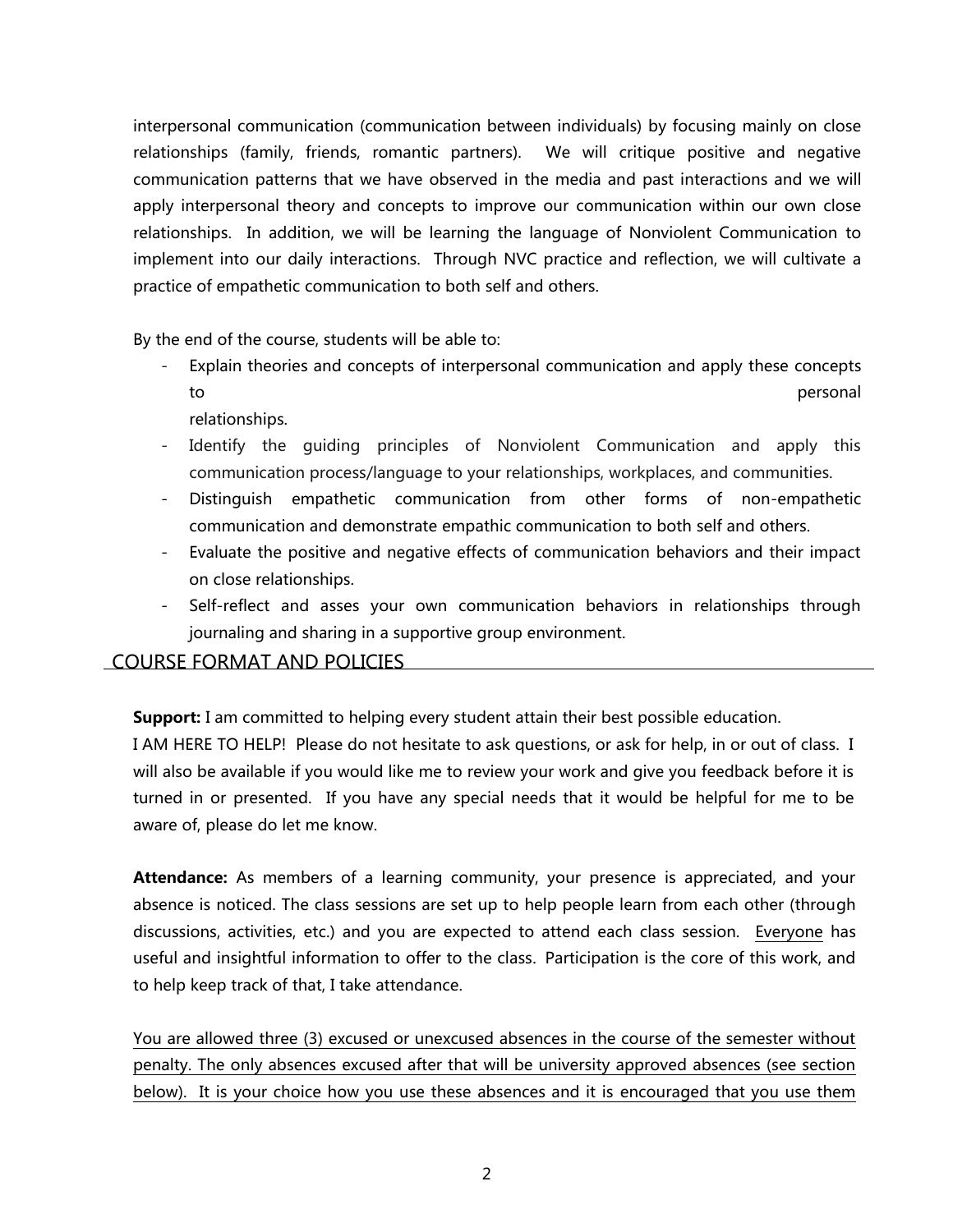wisely. Please note that these 3 absences DO include instances of illness and family obligations. Each absence over three will result in a 15-point deduction to your overall grade.

As noted in the University catalog: If you are absent from more than 10 percent of class meetings (3 classes), I have the option of filing a written report which may result in de-enrollment. If the absences exceed 20 percent (6 classes), you may be de-enrolled without notice. If the date of deenrollment is past the last date to withdraw from a class, you will be assigned a grade of W or WF consistent with university policy in the grading section of the catalog. See [Academic](http://www.pointloma.edu/experience/academics/catalogs/undergraduate-catalog/point-loma-education/academic-policies) [Policies](http://www.pointloma.edu/experience/academics/catalogs/undergraduate-catalog/point-loma-education/academic-policies) in the undergrad student catalog.

**University Approved Absences:** Absences for certain events and obligations recognized by the University (i.e.: participation in sports, forensics, music tours, etc.) may be counted as "excused." Please notify me at least one week prior to such absences with documentation and contact information from the sponsoring program/department. You are responsible for making up all work missed due to absences in a timely manner, to be worked out ahead of time with me.

**Tardies:** It is an expectation of this class community that we begin our class time together, and complete our class time *together* each day. Instances of habitual lateness are a distraction to our class community and may impact your ability to participate fully in the course. Therefore, I do make note when you are late to class and habitual lateness will negatively impact your participation grade.

Being absent for more than 20 minutes during any part of a class period, whether at the beginning, middle, or end, will constitute an absence. Similarly, it is expected that you remain actively engaged in the classroom activities until the entire class has been dismissed for the day. Failure to do so will result in a deduction of your participation points for the course. If you absolutely must leave early one day for an important/legitimate/emergency reason, please approve it with me at the class period prior or via email. (Please arrange any meetings with your major adviser so that they do not conflict with your class schedule.) If you leave class early without timely notification/approval, it will negatively affect your course participation grade. Please talk to me early in the semester if you have any questions or concerns about this policy.

**Late Work/Make-Up Work:** All work is expected on the planned "due dates" - at the beginning of the class period when they are due. In general, no late or makeup written assignments/presentations will be allowed. In the event of a personal emergency with written documentation and at my discretion, make-up work *may* be accepted for half credit. If you are absent on the day of a test or a presentation, I will only consider a make-up opportunity if you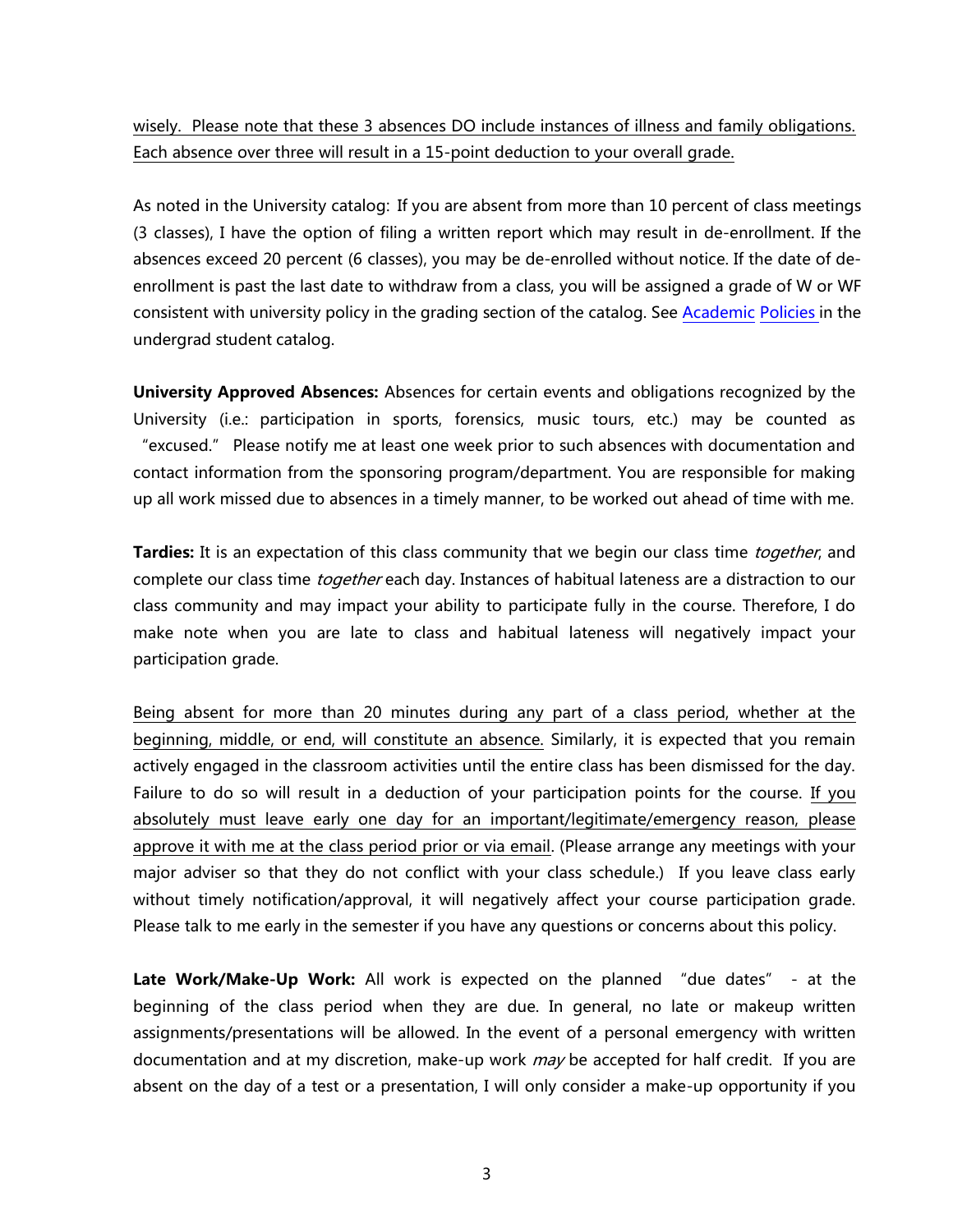have communicated with me in advance of your absence and you have written documentation of a personal emergency. Depending upon the circumstance, a make-up opportunity may not receive full credit.

**Incomplete:** Incompletes will only be granted under extreme circumstances, given reasonable justification.

**Electronic Devices:** Please join me in turning off or silencing all cell phones and refrain from using them (including texting) during class. If you choose to have your phone on vibrate in order to remain reachable for a family member who may need care, for example, please take such calls outside. You may bring a laptop/tablet to class to use for notes. If you use your laptop/tablet for things not related to this class (e.g., internet, games, work from other classes) and/or if your use of these devices causes any disruption in class, you will be asked to put your laptop/tablet away. If you use your device (either cell phone or laptop/tablet) for non-class related purposes, you will receive a deduction in your participation grade in the course.

**Email:** I will frequently use email to communicate with you and I do my best to respond to your emails as promptly as possible. I will respond to emails Monday-Friday from 8:00 am – 4:00 pm. If you send me an email over the weekend or holiday, I will respond on the following school day. I ask that you follow these simple email reminders: (1) Please address me at the beginning of each email and conclude your email by typing your name. (2) Please read your emails twice before hitting "send". (3) Please craft your emails with respectful language and tone. If you are frustrated by something, email is not the best way to communicate about it. Please schedule a meeting with me so that we can discuss in person.

**Written Work:** Please type, double-space and staple all written work unless instructed otherwise.It is my expectation that all writing will be clear, coherent, and free of grammatical/spelling errors. Please proof all written work – your grade will reflect both the substance and the style of your writing. When working on the computer, try to plan for the "unexpected" but predictable problems: check printer ink and back up files as you go.

#### **Student Responsibility:**

It is the student's responsibility to maintain his/her class schedule. Should the need arise to drop this course (personal emergencies, poor performance, etc.), the student has the responsibility to follow through (provided the drop date meets the stated calendar deadline established by the university), not the instructor. Simply ceasing to attend this course or failing to follow through to arrange for a change of registration (drop/add) may easily result in a grade of F on the official transcript.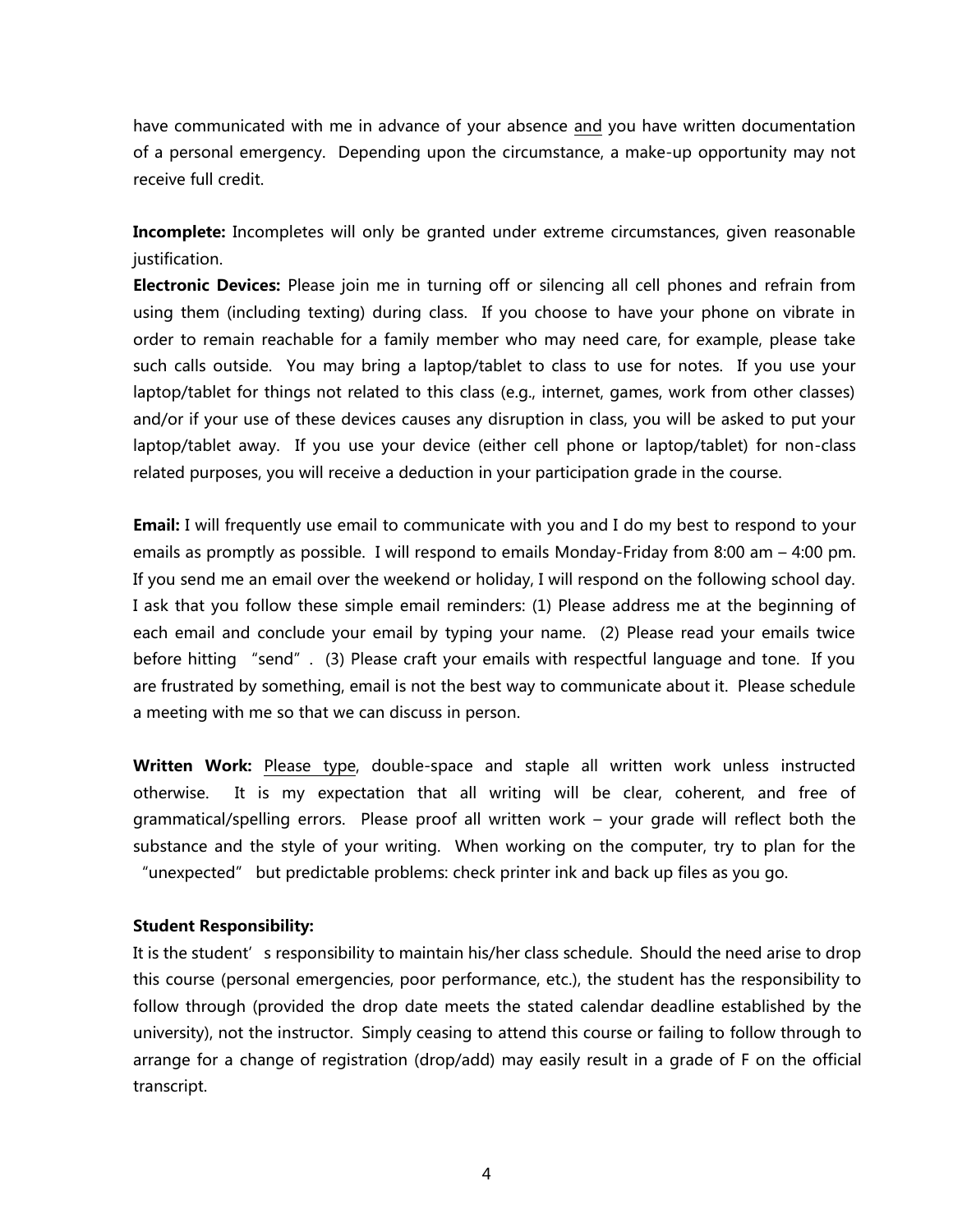#### **Final Exam Policy:**

Successful completion of this class requires taking the final examination on its scheduled day. The final examination schedule is posted on the Class [Schedules](http://www.pointloma.edu/experience/academics/class-schedules) site. Final exams will not be given early before our assigned date/time. Please arrange any activities or transportation for the break around this finals schedule so that you can be present to take the test at the assigned time.

## **Academic Dishonesty:**

Students should demonstrate academic honesty by doing original work and by giving appropriate credit to the ideas of others. As stated in the university catalog, "Academic dishonesty is the act of presenting information, ideas, and/or concepts as one's own when in reality they are the results of another person's creativity and effort. Such acts include plagiarism, copying of class assignments, and copying or other fraudulent behavior on examinations. A faculty member who believes a situation involving academic dishonesty has been detected may assign a failing grade for a) that particular assignment or examination, and/or b) the course." See [Academic](http://www.pointloma.edu/experience/academics/catalogs/undergraduate-catalog/point-loma-education/academic-policies) Policies in the undergrad student catalog.

## **Academic Accommodations:**

While all students are expected to meet the minimum academic standards for completion of this course as established by the instructor, students with disabilities may require academic accommodations. At Point Loma Nazarene University, students requesting academic accommodations must file documentation with the Disability Resource Center (DRC), located in the Bond Academic Center. Once the student files documentation, the Disability Resource Center will contact the student's instructors and provide written recommendations for reasonable and appropriate accommodations to meet the individual learning needs of the student. This policy assists the University in its commitment to full compliance with Section 504 of the Rehabilitation Act of 1973, the Americans with Disabilities (ADA) Act of 1990, and ADA Amendments Act of 2008, all of which prohibit discrimination against students with disabilities and guarantees all qualified students equal access to and benefits of PLNU programs and activities.

## **Ferpa Policy:**

In compliance with federal law, neither PLNU student ID nor social security number will be used in publicly posted grades or returned sets of assignments without student written permission. This class will meet the federal requirements by (each faculty member choose one strategy to use: distributing all grades and papers individually; requesting and filing written student permission; or assigning each student a unique class ID number not identifiable on the alphabetic roster.). Also in compliance with FERPA, you will be the only person given information about your progress in this class unless you have designated others to receive it in the "Information Release" section of the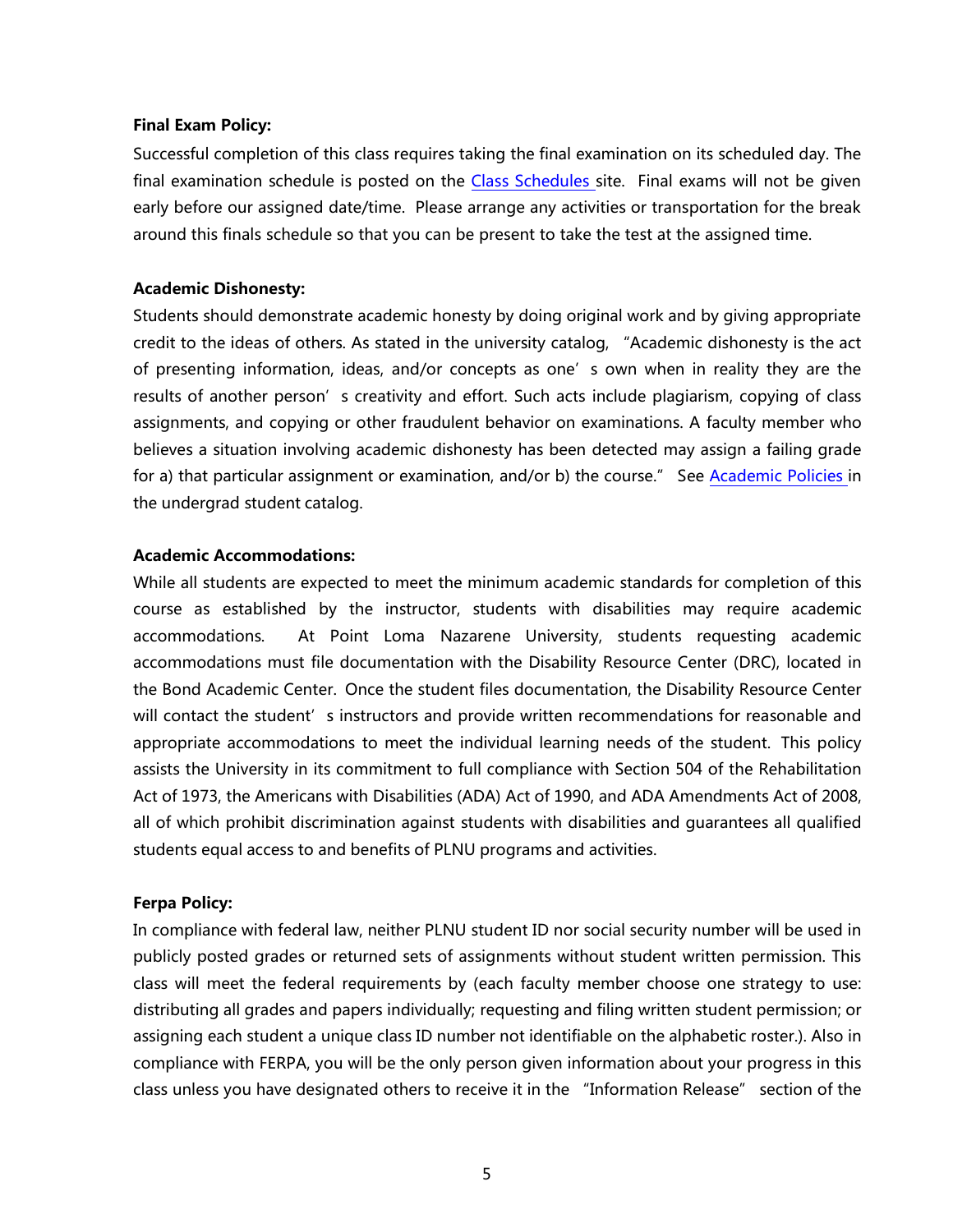student portal. See Policy [Statements](http://www.pointloma.edu/experience/academics/catalogs/undergraduate-catalog/policy-statements) in the undergrad student catalog.

## **PLNU Copyright Policy:**

Point Loma Nazarene University, as a non-profit educational institution, is entitled by law to use materials protected by the US Copyright Act for classroom education. Any use of those materials outside the class may violate the law.

## CLASS ASSIGNMENTS & COURSE SCHEDULE

**Exams:** There will be a midterm and a final exam in this course. These exams will consist of a mix of multiple choice, T/F, fill-in-the-blank, and short response/essay questions. **No early exams will be given.** Please arrange any activities and transportation for the breaks around our schedule so that you can be present to take the tests at the assigned time.

**Reading Quizzes:** You will have a quiz on select Mondays throughout the semester (see schedule) on the week's reading. This means that all reading is "due" on Mondays, and we will discuss it in class throughout the week. Reading quizzes are open-notes. You may not use your books or any digital devices during the quiz. (If you type your reading notes, you will need to bring a printed copy to use on the quiz.) Quizzes will consist of a mix of multiple choice, T/F, fill-in-the-blank, and short response/essay questions. At the end of the semester, **the quiz with the lowest score will be dropped.**

**Quiz Policy: Quizzes will not be given early.** If you are absent (for illness or travel, for example) on the day of a quiz, that first quiz grade will be dropped. If you miss more than one quiz, makeup quizzes will only be given if you have a personal emergency with written documentation and you notify me in advance of your absence. Exception to this policy: a first and subsequent missed quiz may be made up only for instances of University approved absences (debate team, athletic team travel, field trip for another class, etc.). Reading quizzes will be given at the beginning of class. If you come late to class, you will not be given extra time to complete a quiz.

**Empathy Partners:** In an effort to create a community and network of NVC practitioners, I encourage you to have regular meetings with one or more empathy partners from this class throughout the semester. With your empathy partners, you will have the opportunity to practice giving and receiving empathy and expressing yourself honestly. Your goal will be to meet at least 5 times during the semester (phone calls or video chats are okay too.) At the end of the semester, please write me a 1-2-page typed reflection about your experience. Please include the names of your empathy partners and the dates/times that you met. In addition, summarize the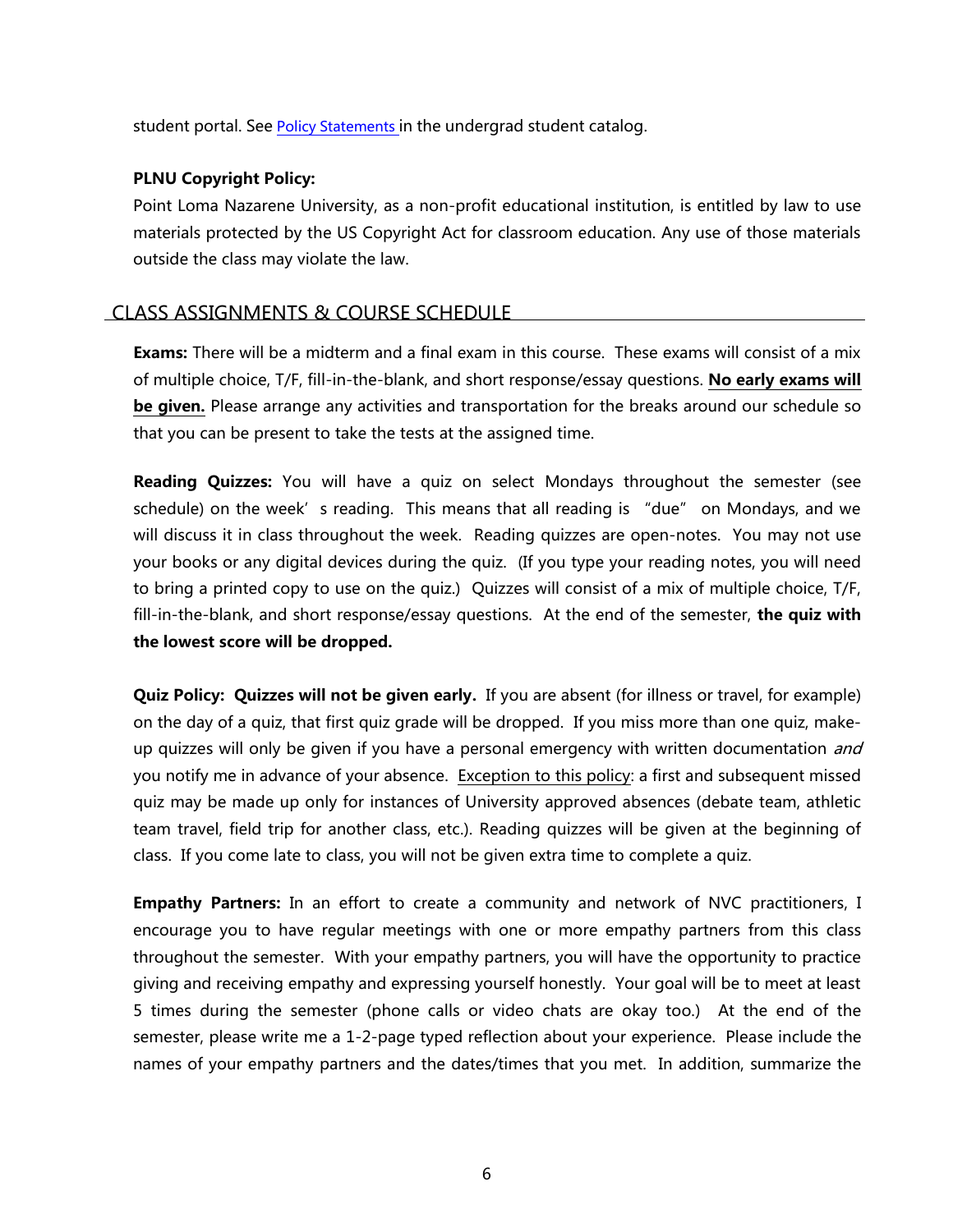ways and the extent to which your empathy partners/group experiences met your needs and how your contributed to the lives of your empathy partners.

**NVC Journals:** Your NVC journals will include reflections on thoughts, feelings, and experiences from any aspect of your life. We will look at a sample together in class that demonstrates how to journal using the NVC components. Ideally, try journaling once a week, and I will collect at least one journal entry twice during the semester. (You may turn in what you consider to be your best, most complete and in-depth efforts, and keep the others as practice.) In reviewing the journals, I will be looking for completion and a thorough use of the NVC components. I will offer supportive feedback/guidance on these, rather than editing.

**Final Project:** In consultation with me, please, you will create a final project for this class that reflects and extends your learning and interests in the course. You will also have a consultation meeting with me about your project during week twelve of the course.

For this project, you will turn in something tangible that reflects your work (typically this would be something written, but I am also open to other forms of work, (ie: creating a video, etc). Some initial possible ideas might be: consulting with a group/individual and providing mediation feedback with reflection on the process, designing a game to teach the NVC process to children, researching/extending a concept of interpersonal communication, creating a class activity to illuminate the concept of empathy, writing NVC-style letters to family members or friends, etc. During the last two weeks of class, you will present your project to the class using visuals such as a Powerpoint or Prezi. You may choose to work on this project individually, or with a partner, or a group of 3.

**In-Class (or take home) Assignments and Participation:** At times, you will be given short assignments or exercises in class (or to take home) that are worth points toward your final grade. These assignments may include written responses/reflections, home learning, group work, etc. The point value for these assignments may vary, but will be clearly designated on the assignment.

The remaining portion of this grade will be designated for your class participation and will reflect your involvement in the course, including (but not limited to): your regular and on-time class attendance, how well/completely you read for the day and incorporate text concepts into the discussion/activities, how "present" you are in class, how readily you volunteer for in-class activities/discussion, and how well you generally project respectful involvement such as supportive listening, nonverbal feedback, and thoughtful verbal contributions.

# ASSESSMENT & GRADING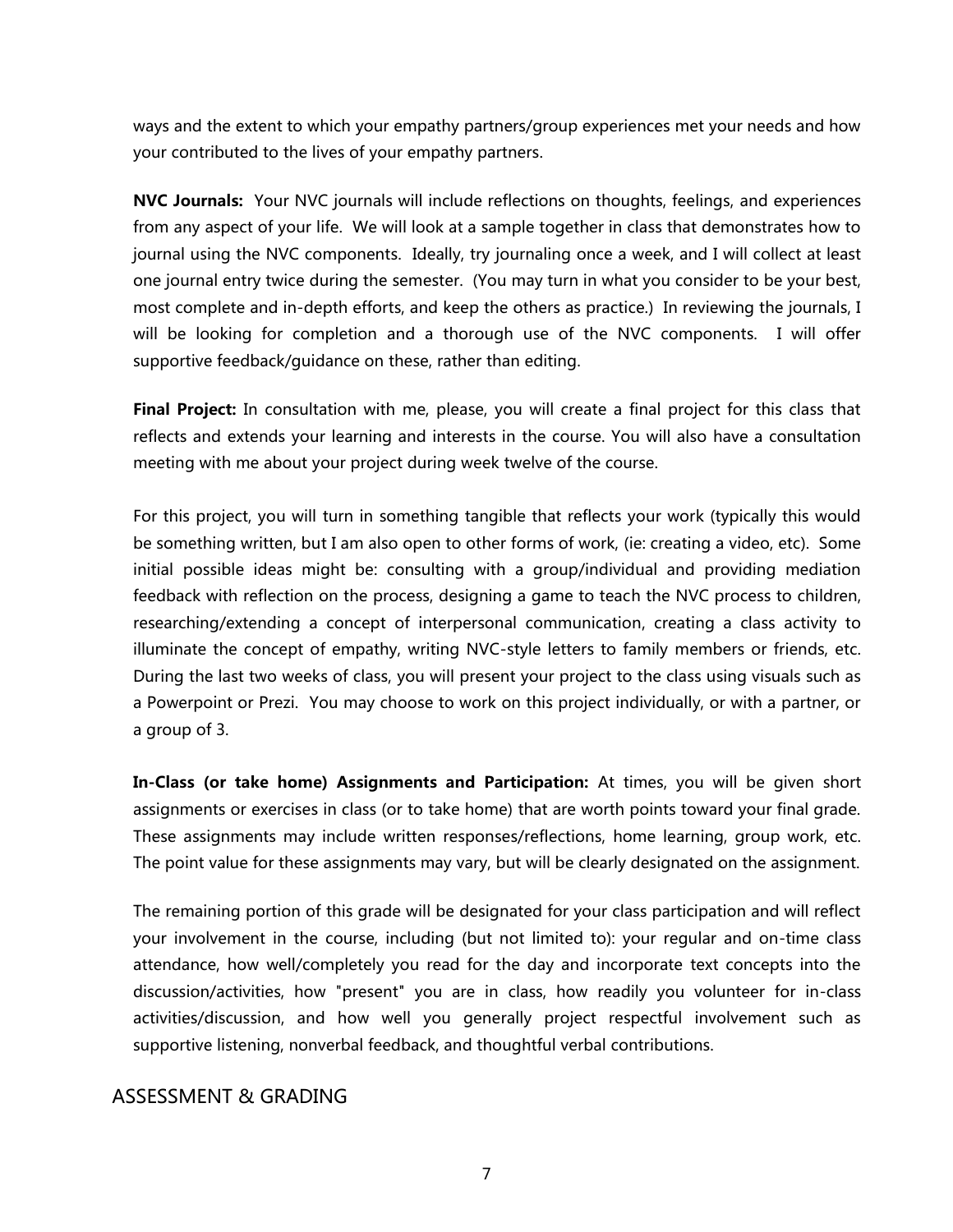Grade Scale (% to Letter): Final grades will be calculated as follows and will not be rounded.

| 93-100   | А  | 73-76.9% |    |
|----------|----|----------|----|
| 90-92.9% | A- | 70-72.9% |    |
| 87-89.9% | B+ | 67-69.9% | D+ |
| 83-86.9% | В  | 63-66.9% |    |
| 80-82.9% | B- | 60-62.9% | D- |
| 77-79.9% | C+ | $0 - 59$ |    |

## Point Distribution

| <b>COURSE REQUIREMENTS</b>                     | <b>Number of Points</b><br><b>AVAILABLE</b> | <b>Number of Points</b><br><b>I EARNED</b> |
|------------------------------------------------|---------------------------------------------|--------------------------------------------|
| Reading Quizzes (20 pts each x 5 quizzes)      | 100                                         |                                            |
| NVC Journals 1 & 2                             | 50                                          |                                            |
| <b>Empathy Partner Reflection</b>              | 30                                          |                                            |
| Midterm Exam                                   | 60                                          |                                            |
| <b>Final Exam</b>                              | 100                                         |                                            |
| Final Project & Presentation                   | 100                                         |                                            |
| In-Class (or take home) Assignments and        | 60                                          |                                            |
| Participation                                  |                                             |                                            |
| <b>TOTAL</b>                                   | 500                                         |                                            |
| - Absence/Tardy penalties (15 pts. per absence | (e.g., 4 absences                           |                                            |
| after 3 absences)                              | $= -15$                                     |                                            |

# **Tentative Course Schedule**

- Subject to change with fair notice.
- Please complete reading prior to arriving at class on the assigned due date.

| <b>WK</b>      | Date   | In-Class                           | Reading/Assignments Due |
|----------------|--------|------------------------------------|-------------------------|
| 1              | T1/10  | <b>Welcome/Course Introduction</b> |                         |
|                | W 1/11 | Definitions and Principles of      | Close Encounters Ch. 1  |
|                |        | <b>Relational Communication</b>    | NVC Ch. 1               |
|                | F1/13  | Giving from the Heart              |                         |
| $\overline{2}$ | M 1/16 | <b>MLK Holiday</b>                 | No Class                |
|                | W 1/18 | Communicating Identity             | Close Encounters Ch. 2  |
|                |        | <b>Practice Reading Quiz</b>       | NVC Ch. 2               |
|                | F 1/20 | <b>Communication that Blocks</b>   |                         |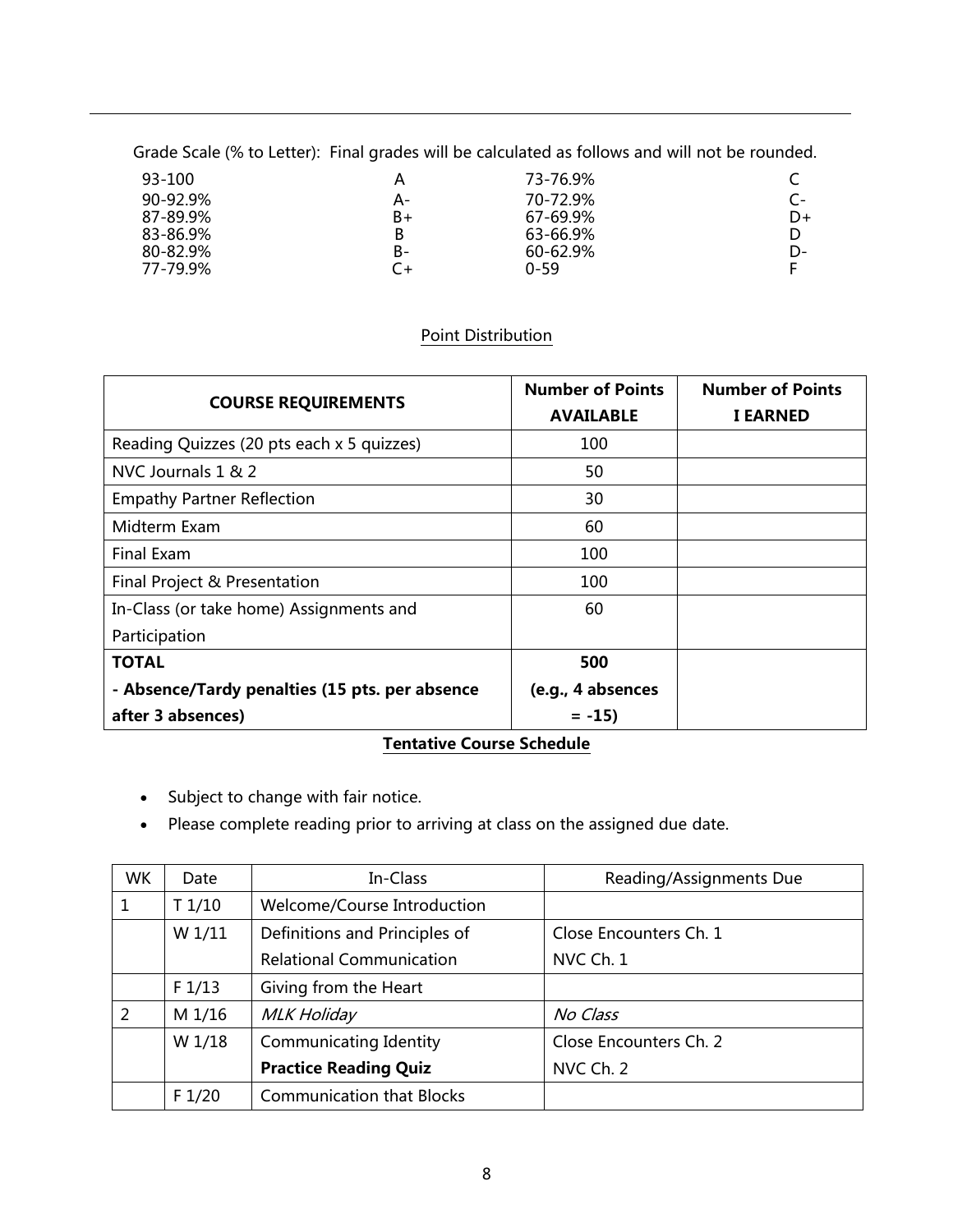|    |                  | Compassion                                 |                                       |
|----|------------------|--------------------------------------------|---------------------------------------|
|    |                  | <b>Discuss Empathy Partners</b>            |                                       |
| 3  | M 1/23           | <b>Forces of Social Attraction</b>         | Close Encounters Ch. 3                |
|    |                  | <b>Reading Quiz</b>                        | NVC Ch. 3                             |
|    | W 1/25           | <b>Forces of Social Attraction</b>         |                                       |
|    | F1/27            | Observing without Evaluating               |                                       |
|    |                  | <b>Discuss NVC Journals</b>                |                                       |
| 4  | M 1/30           | <b>Managing Uncertainty</b>                | Close Encounters Ch. 4                |
|    |                  |                                            | NVC Ch. 4                             |
|    | W <sub>2/1</sub> | <b>Identifying and Expressing Feelings</b> |                                       |
|    | F <sub>2/3</sub> | Dr. Raser will be presenting at            | No Class - Meet with Empathy Partners |
|    |                  | APU's Impact Conference in Los             |                                       |
|    |                  | Angeles                                    |                                       |
| 5  | M 2/6            | <b>Changing Relationships</b>              | Close Encounters Ch. 5                |
|    |                  | <b>Reading Quiz</b>                        | NVC Ch. 5                             |
|    | W 2/8            | <b>Changing Relationships</b>              |                                       |
|    | $F$ 2/10         | Taking Responsibility for our              |                                       |
|    |                  | Feelings                                   |                                       |
| 6  | M 2/13           | <b>Revealing and Hiding Ourselves</b>      | Close Encounters Ch. 6                |
|    |                  | <b>Reading Quiz</b>                        | NVC Ch. 6                             |
|    | W 2/15           | Revealing and Hiding Ourselves             |                                       |
|    | $F$ 2/17         | <b>Making Requests</b>                     |                                       |
| 7  | M 2/20           | <b>Communicating Closeness</b>             | Close Encounters Ch. 7                |
|    |                  | <b>Reading Quiz</b>                        | NVC Ch. 7                             |
|    | W 2/22           | <b>Communicating Closeness</b>             |                                       |
|    | $F$ 2/24         | <b>Receiving Empathically</b>              |                                       |
| 8  | M 2/27           | Styles of Love and Attachment              | Close Encounters Ch. 8                |
|    |                  |                                            | NVC Ch. 8                             |
|    |                  |                                            | <b>NVC Journal 1 Due</b>              |
|    | W <sub>3/1</sub> | The Power of Empathy                       |                                       |
|    | F 3/3            | <b>Midterm Exam</b>                        | Midterm Exam (Ch. 1-7 of CE & NVC)    |
| 9  | $3/6 - 3/10$     | <b>Spring Break</b>                        | <b>No Classes</b>                     |
| 10 | M 3/13           | <b>Communicating Sexually</b>              | Close Encounters Ch. 9 & 10           |
|    |                  | <b>Discuss Final Projects</b>              | NVC Ch. 9                             |
|    | W 3/15           | <b>Maintaining Relationships</b>           |                                       |
|    | F 3/17           | Connecting Compassionately with            |                                       |
|    |                  | <b>Ourselves</b>                           |                                       |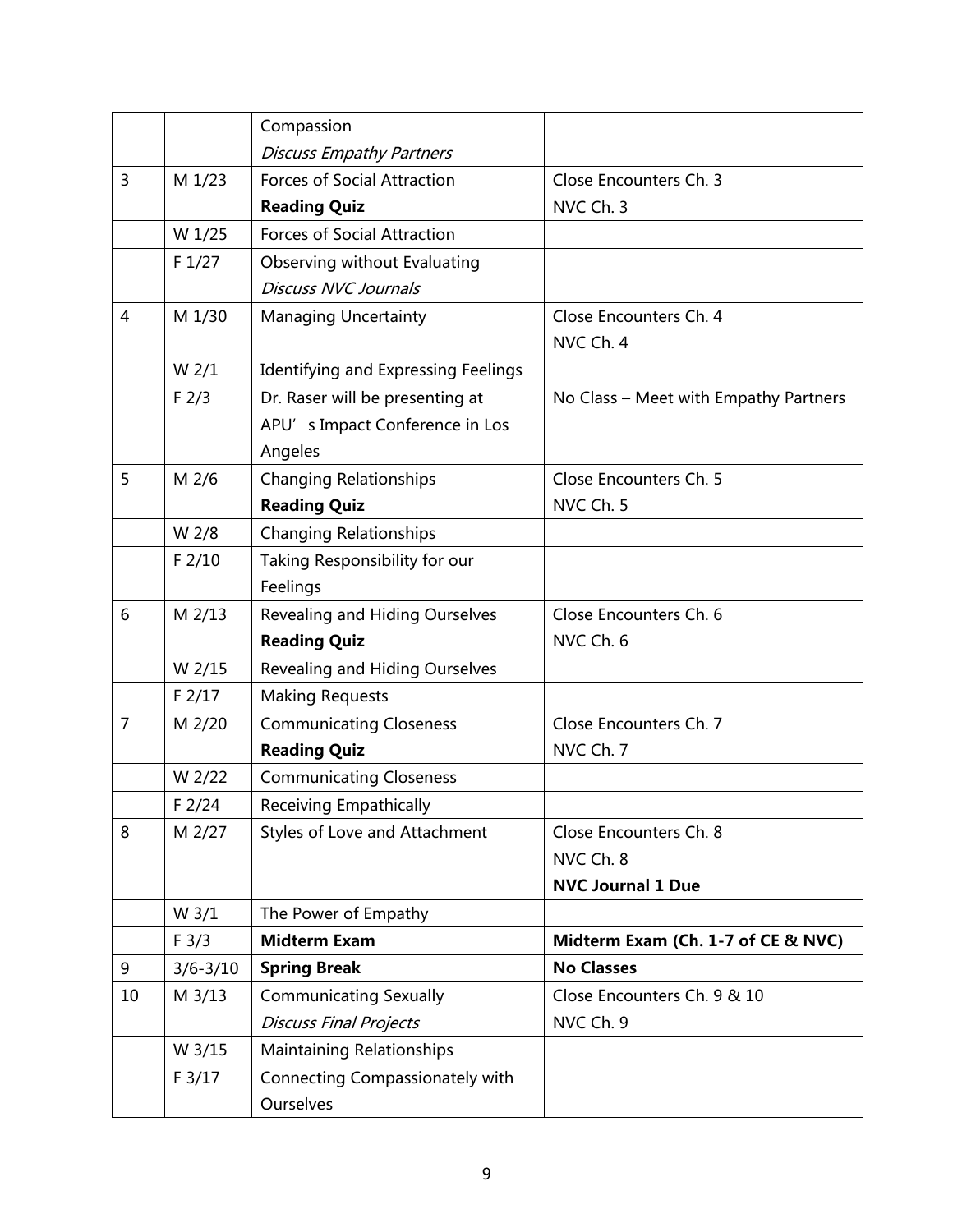| 11 | M 3/20  | Coping with Conflict                     | Close Encounters Ch. 11                    |
|----|---------|------------------------------------------|--------------------------------------------|
|    |         | <b>Reading Quiz</b>                      | <b>NVC Ch. 10</b>                          |
|    | W 3/22  | Coping with Conflict                     |                                            |
|    | F 3/24  | <b>Expressing Anger Fully</b>            |                                            |
| 12 | M 3/27  | Dominance and Power Plays                | Close Encounters Ch. 12                    |
|    |         | <b>Conflict Resolution and Mediation</b> | <b>NVC Ch. 11</b>                          |
|    | W 3/29  | <b>Final Project Consultations</b>       | Sign up for a meeting time                 |
|    | F 3/31  | <b>Final Project Consultations</b>       | Sign up for a meeting time                 |
| 13 | $M$ 4/3 | Hurting the Ones We Love                 | Close Encounters Ch. 13 & 14               |
|    |         | Reading Quiz (will focus on CE Ch.       | NVC Ch 12 & 13                             |
|    |         | 13 and NVC Ch.12)                        |                                            |
|    | W 4/5   | Relationship Repair and                  |                                            |
|    |         | Reconciliation                           |                                            |
|    | F 4/7   | The Protective Use of Force              | <b>NVC Journal 2 Due</b>                   |
|    |         | Liberating Ourselves and Counseling      |                                            |
|    |         | Others                                   |                                            |
| 14 | M 4/10  | <b>Ending Relationships</b>              | Close Encounters Ch. 15                    |
|    |         | <b>Expressing NVC Appreciation</b>       | <b>NVC 14</b>                              |
|    | W 4/12  | Dr. Raser will be attending the          | No Class - Meet with Empathy Partners      |
|    |         | <b>Popular Culture Association</b>       | <b>Submit Appreciation Notes to Canvas</b> |
|    |         | Conference in S.D.                       | by 5 pm                                    |
|    | F 4/14  | <b>Easter Break</b>                      | No Class                                   |
| 15 | M 4/17  | <b>Easter Break</b>                      | No Class                                   |
|    | W 4/19  | <b>Final Project Presentations</b>       | Project materials due on the day you       |
|    |         |                                          | present                                    |
|    | F 4/21  | <b>Final Project Presentations</b>       |                                            |
| 16 | M 4/24  | <b>Final Project Presentations</b>       |                                            |
|    | W 4/26  | <b>Final Project Presentations</b>       |                                            |
|    | F4/28   | <b>Final Project Presentations</b>       | <b>Empathy Partners Reflection Due</b>     |
| 17 | Finals  | <b>Final Exam</b>                        | Final Exam CE (Ch. 8-15), NVC (Ch. 8-      |
|    | Week    | 10:30 am $- 1:00$ pm                     | 14)                                        |
|    |         | Wednesday, May 3rd                       |                                            |
|    |         |                                          | Please note: Final exams will not be       |
|    |         |                                          | given early before our assigned            |
|    |         |                                          | date/time. Please arrange any activities   |
|    |         |                                          | and transportation for the break around    |
|    |         |                                          | this finals schedule so that you can be    |